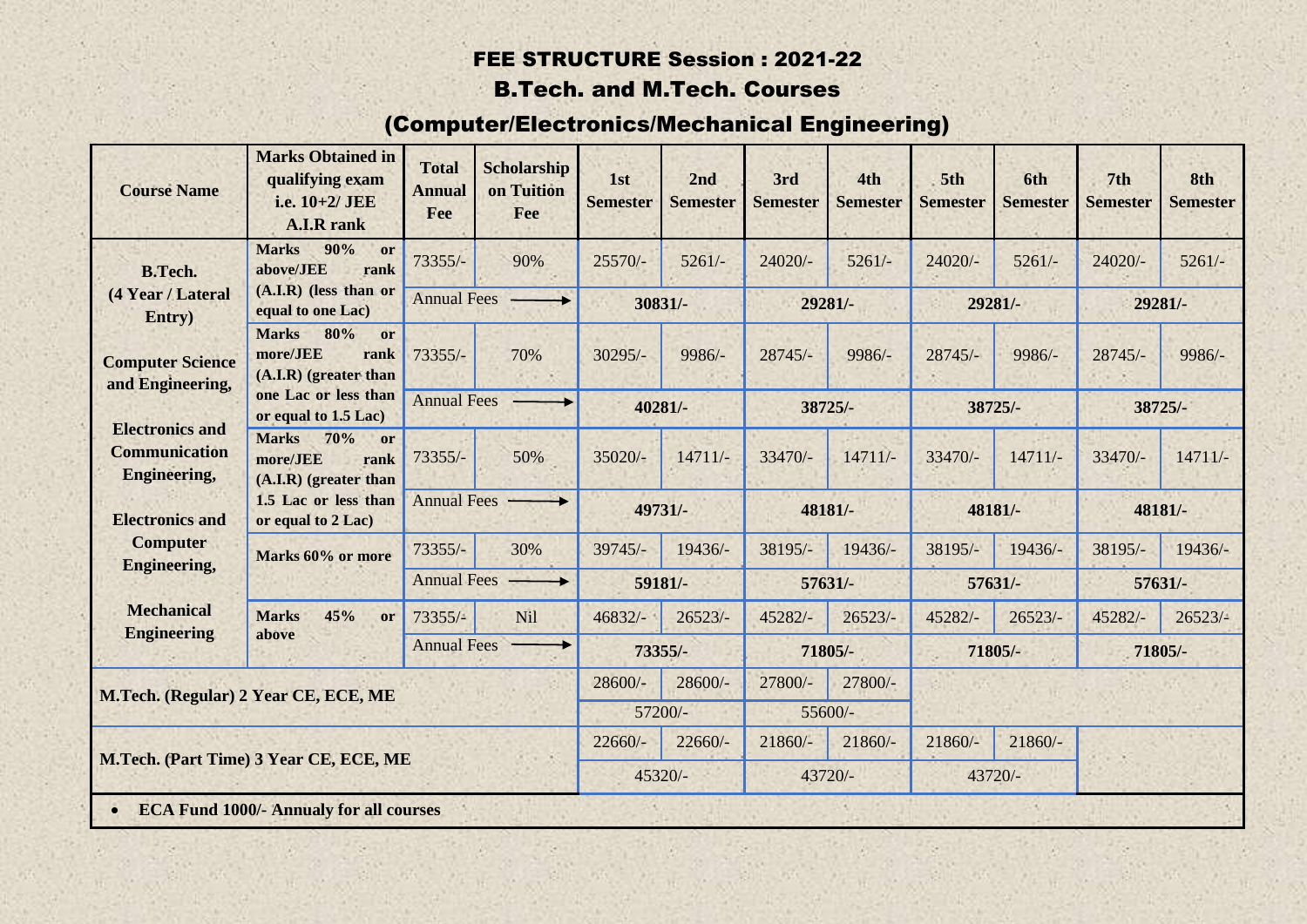#### FEE STRUCTURE Session: 2021-22 Three Year Engineering Diploma Courses

### (Computer/Electronics/Mechanical Engineering)

| <b>Course Name</b>                             | <b>Marks Obtained in</b><br>qualifying exam<br>i.e. Matriculation or<br><b>Equivalent</b> | <b>Total</b><br><b>Annual</b><br>Fee | <b>Scholarship</b><br>on Tuition<br>Fee | 1st<br><b>Semester</b> | 2nd<br><b>Semester</b> | 3rd<br><b>Semester</b> | 4th<br><b>Semester</b> | 5th<br><b>Semester</b> | 6th<br><b>Semester</b> |
|------------------------------------------------|-------------------------------------------------------------------------------------------|--------------------------------------|-----------------------------------------|------------------------|------------------------|------------------------|------------------------|------------------------|------------------------|
|                                                | 90%<br><b>Marks</b><br>or<br>in<br>above                                                  | $23610/-$                            | 90%                                     | $8070/-$               | $5370/-$               | $7110/-$               | 4730/-                 | $7110/-$               | 4730/-                 |
|                                                | <b>Matriculation</b><br>or<br>equivalent course                                           | <b>Annual Fees</b>                   |                                         | 13440/-                |                        | 11840/-                |                        | 11840/-                |                        |
| <b>Three Year</b>                              | 80%<br><b>Marks</b><br>or<br>in<br>above                                                  | $23610/-$                            | 80%                                     | $8750/-$               | 5820/-                 | 7790/-                 | $5180/-$               | 7790/-                 | $5180/-$               |
| Diploma in<br><b>Computer Science</b>          | <b>Matriculation</b><br>or<br>equivalent course                                           |                                      | <b>Annual Fees</b><br>14570/-           |                        |                        | 12970/-                |                        | 12970/-                |                        |
| and Engineering,                               | <b>Marks</b><br>70%<br>or<br>in<br>above                                                  | $23610/-$                            | 70%                                     | $9420/-$               | $6280/-$               | $8460/-$               | $5640/-$               | $8460/-$               | $5640/-$               |
| <b>Electronics and</b><br><b>Communication</b> | <b>Matriculation</b><br>or<br>equivalent course                                           | <b>Annual Fees</b>                   |                                         | 15700/-                |                        | 14100/-                |                        | 14100/-                |                        |
| <b>Engineering,</b>                            | <b>Marks</b><br>60%<br>or<br>in<br>above                                                  | 23610/-                              | 60%                                     | $10100/-$              | $6730/-$               | $9140/-$               | $6090/-$               | $9140/-$               | $6090/-$               |
| <b>Mechanical</b><br><b>Engineering</b>        | <b>Matriculation</b><br><sub>or</sub><br>equivalent course                                | <b>Annual Fees</b>                   |                                         | 16830/-                |                        | 15230/-                |                        | 15230/-                |                        |
|                                                | Marks below 60% in<br><b>Matriculation</b><br><sub>or</sub>                               |                                      |                                         | 14170/-                | $9440/-$               | 13210/-                | 8800/-                 | 13210/-                | 8800/-                 |
|                                                | equivalent course                                                                         |                                      |                                         |                        | 23610/-                | 22010/-                |                        | 22010/-                |                        |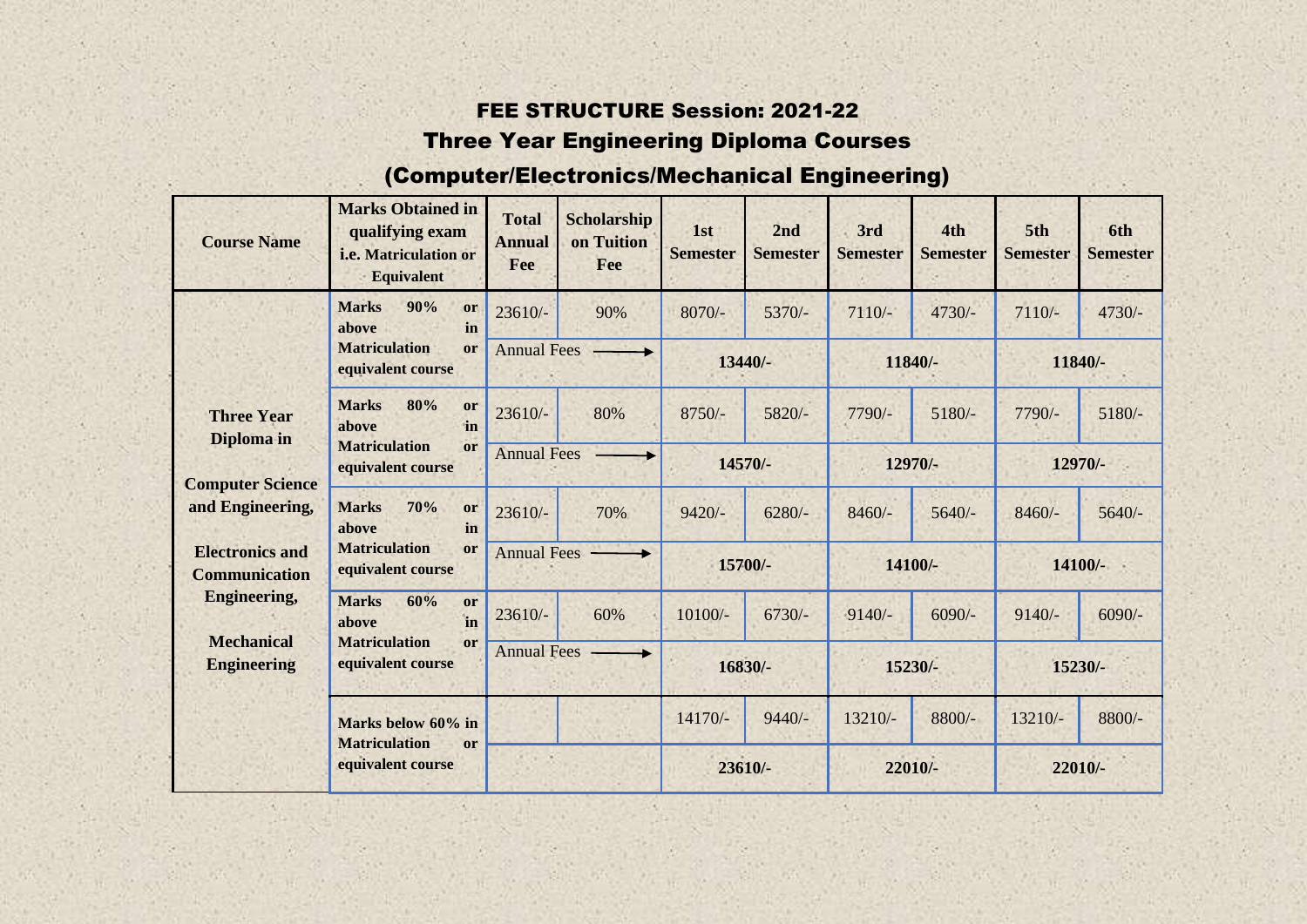## FEE STRUCTURE Session: 2021-22 MASTER OF COMPUTER APPLICATIONS (M.C.A.)

| <b>Course Name</b>                     | 1st<br><b>Semester</b> | 2nd<br><b>Semester</b> | 3rd<br><b>Semester</b> | 4th<br><b>Semester</b> |
|----------------------------------------|------------------------|------------------------|------------------------|------------------------|
|                                        | $28730/-$              | $28730/-$              | $27930/-$              | $27930/-$              |
| <b>MASTER OF COMPUTER APPLICATIONS</b> | 57450/-<br>55850/-     |                        |                        |                        |
| (M.C.A.) TWO YEAR COURSE               |                        |                        |                        |                        |
|                                        |                        |                        |                        |                        |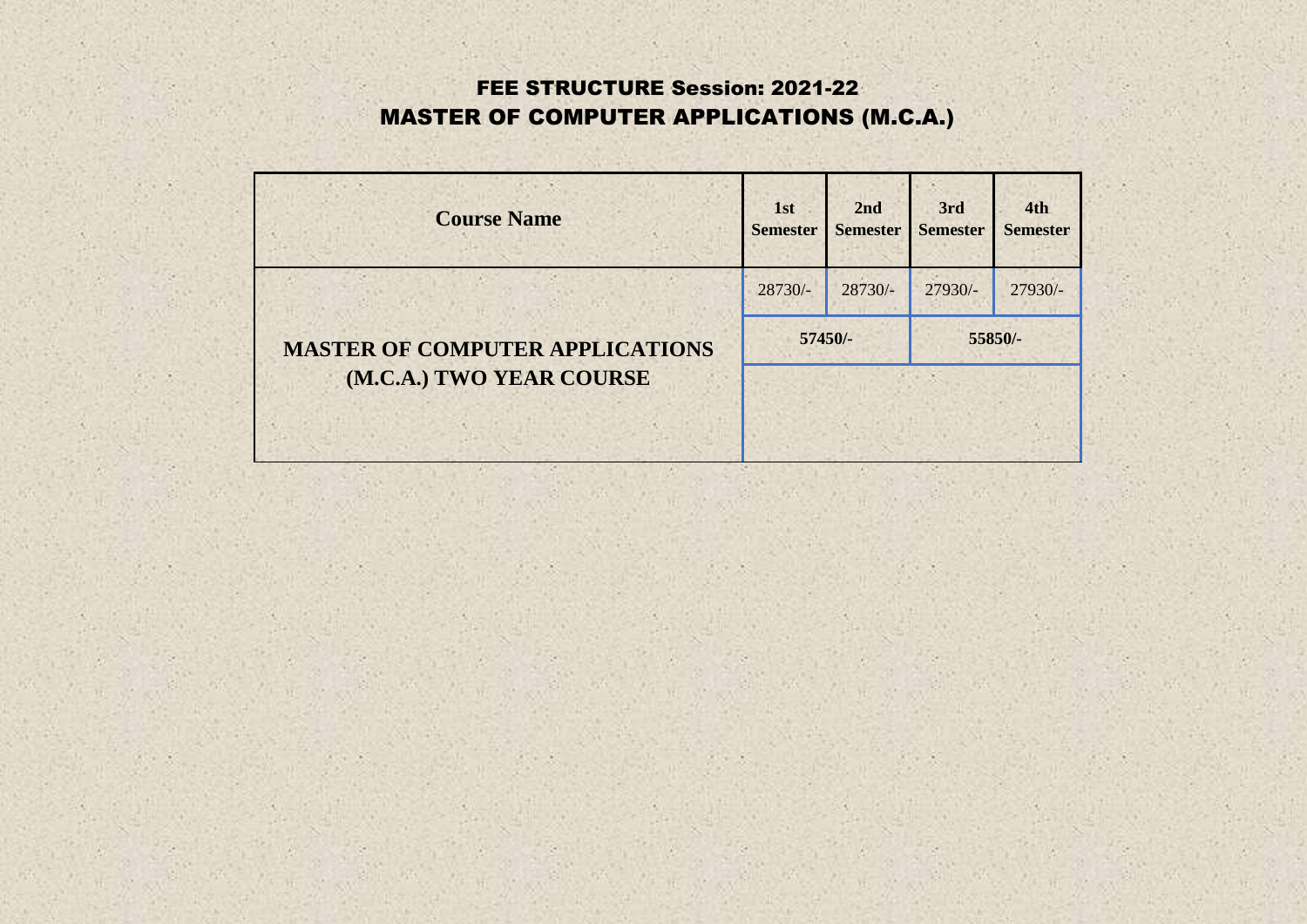# FEE STRUCTURE Session: 2021-22 B.Sc. (Non-Medical)

| <b>Course Name</b>         | 1st                 | 2nd             | 3rd                        | 4th             | 5 <sup>th</sup>            | 6th             |
|----------------------------|---------------------|-----------------|----------------------------|-----------------|----------------------------|-----------------|
|                            | <b>Semester</b>     | <b>Semester</b> | <b>Semester</b>            | <b>Semester</b> | <b>Semester</b>            | <b>Semester</b> |
|                            | $6940/-$            | <b>Nil</b>      | $6940/-$                   | Nil             | $6940/-$                   | <b>Nil</b>      |
| <b>B.Sc.</b> (Non-Medical) | 7040/-(with         |                 | 7270/- (with               |                 | 7270/- (with               |                 |
|                            | refundable security |                 | <b>Continuation fee of</b> |                 | <b>Continuation fee of</b> |                 |
|                            | of $Rs.100/-$ )     |                 | $Rs.330/-$ )               |                 | $Rs.330/-$ )               |                 |
|                            |                     |                 |                            |                 |                            |                 |